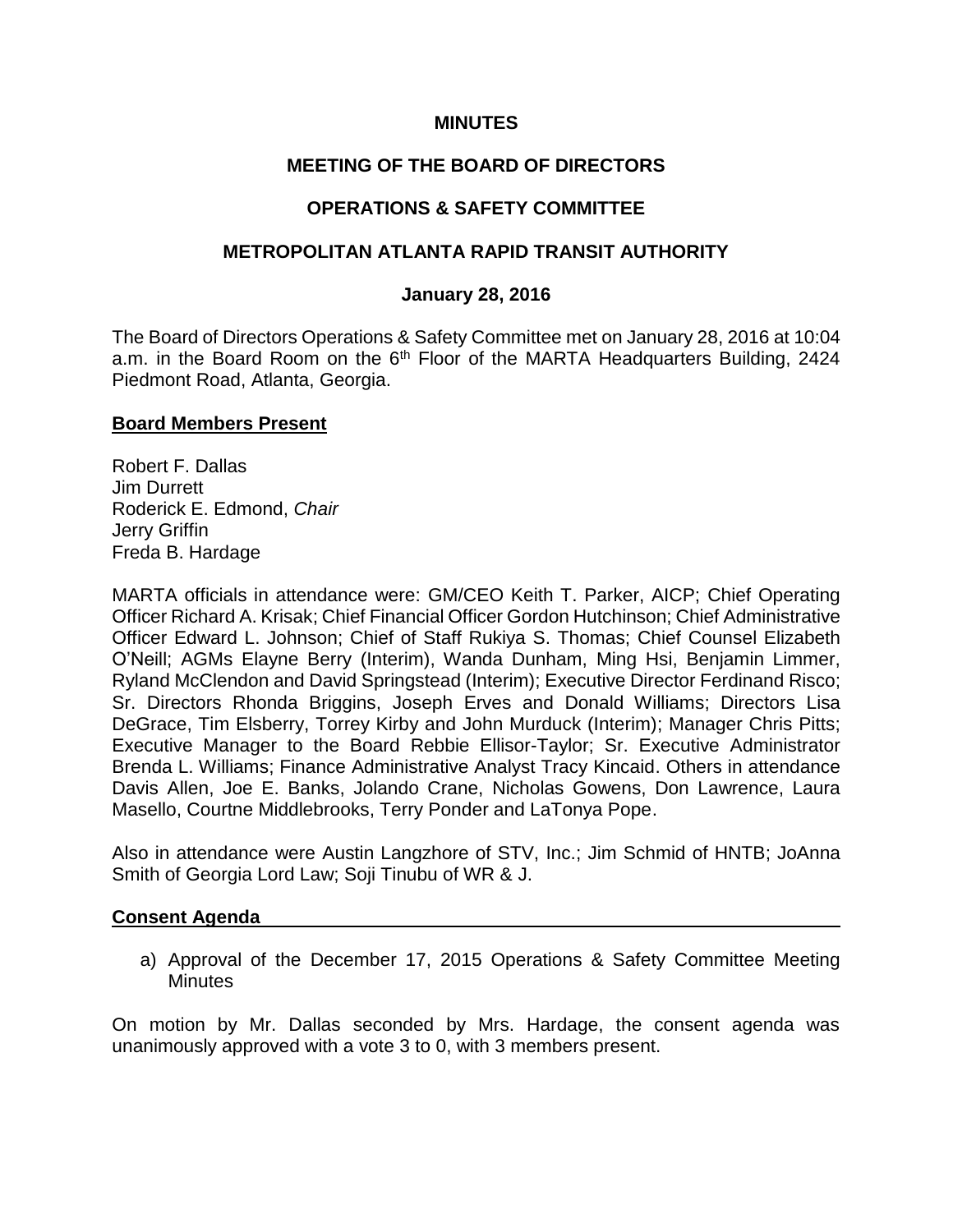### **Individual Agenda**

## **Resolution to Accept the Contract for Project B21335, Traction Power Substation SS1 Equipment Replacement**

Mr. Elsberry presented this resolution for Board of Directors' approval authorizing Acceptance for Project 821335, Traction Power Substation SS1 Equipment Replacement - South Line/Harold Sheats, in the amount of \$2,356,924.00.

On motion by Mr. Durrett seconded by Mr. Dallas, the resolution was unanimously approved by a vote of 5 to 0, with 5 members present.

### **Briefing – Georgia Department of Transportation Three Year On-Site Safety Review Tunnel Ventilation System Assessment & 2015 FTA TSO Audit – Request for Assistance**

Mrs. Berry briefed the Committee on the status of corrective action items for the Three Year On-Site Safety Review, Tunnel Ventilation System (TVS) Assessment and the 2015 Federal Transit Administration (FTA) Transit Safety and Oversight TSO Audit - Request for Assistance.

## *Three Year On-Site Safety Review*

## *Audit Findings Categories*

- Meets Criteria 30
- Partially Meets Criteria/Area of Concern 40
- Does Not Meet Criteria/Deficiency 1
- Recommendations 12
- Request for Information  $-1$

## *Executive Summary* – *as of 1/22/2016*

- 2 out of 12 Recommendations remain open and require a response from MARTA
- 24 CAPs out of 41 are in review and require action from MARTA

## *FTA SA-15-1 Tunnel Ventilation Assessment*

*Summary*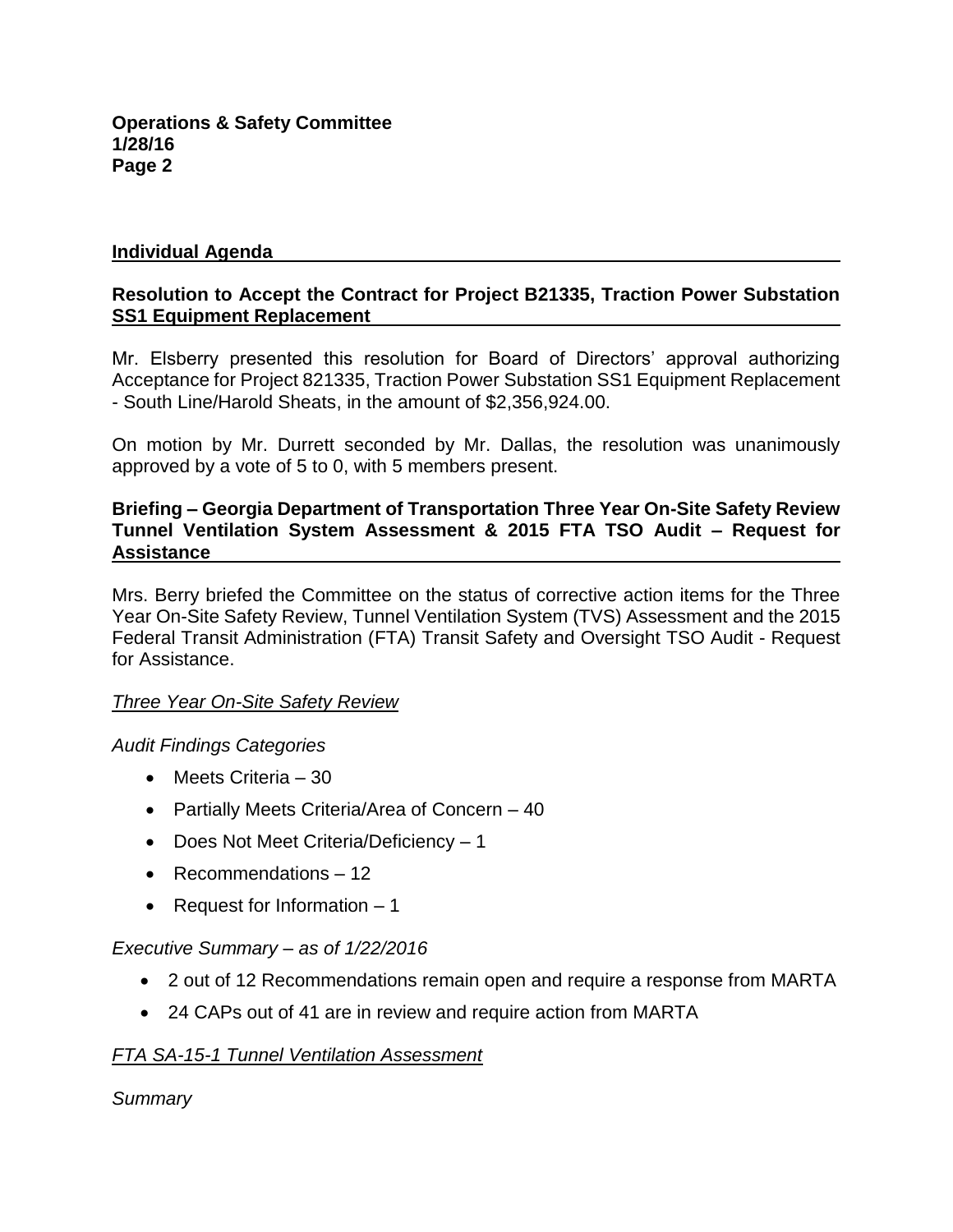- In Partnership with Georgia Department of Transportation (GDOT)/State Safety Oversight (SSO) and its Project Management Consultant (Dove Tail)
	- o GDOT/SSO witnesses the testing of 81 Emergency and Mid-Tunnel fans within the MARTA system
	- o 80 of the 81 fans tested performed as expected
	- o MARTA had a 98.765% reliability rate for this series of inspections

## *Exit Briefing*

- Conducted 01/15/2016
- Discussions very favorable and MARTA staff were praised for their responsiveness and professionalism during the assessment
- Risk Evaluation due 03/31/2016 to complete the assessment package

## *2015 FTA TSO Audit – Request for Assistance*

- The Office of TSO administers a national transit safety program and program compliance oversight process
	- o Every 3 years, the FTA is to conduct an audit of GDOT/SSO
	- $\circ$  MARTA provided edits to the corrective action matrix, on 10/02/15, to assist GDOT in responding to the FTA by 10/05/15
	- o As a result of these meetings, GDOT provided a corrective action matrix to capture the agreed upon actions to make a submittal to FTA on 10/05/15 (and subsequent submittal 60-days following the final audit report)

Dr. Edmond asked how often is MARTA required to be reassessed.

Mrs. Berry said there is no requirement from FTA.

Mr. Krisak said MARTA does an internal assessment every two weeks.

Mrs. Hardage asked how does this coincide with the TVS upgrade.

Mr. Krisak said the task force is a critical component – the project will take approximately five years.

Mr. Springstead added that the TVS project is presently set to begin.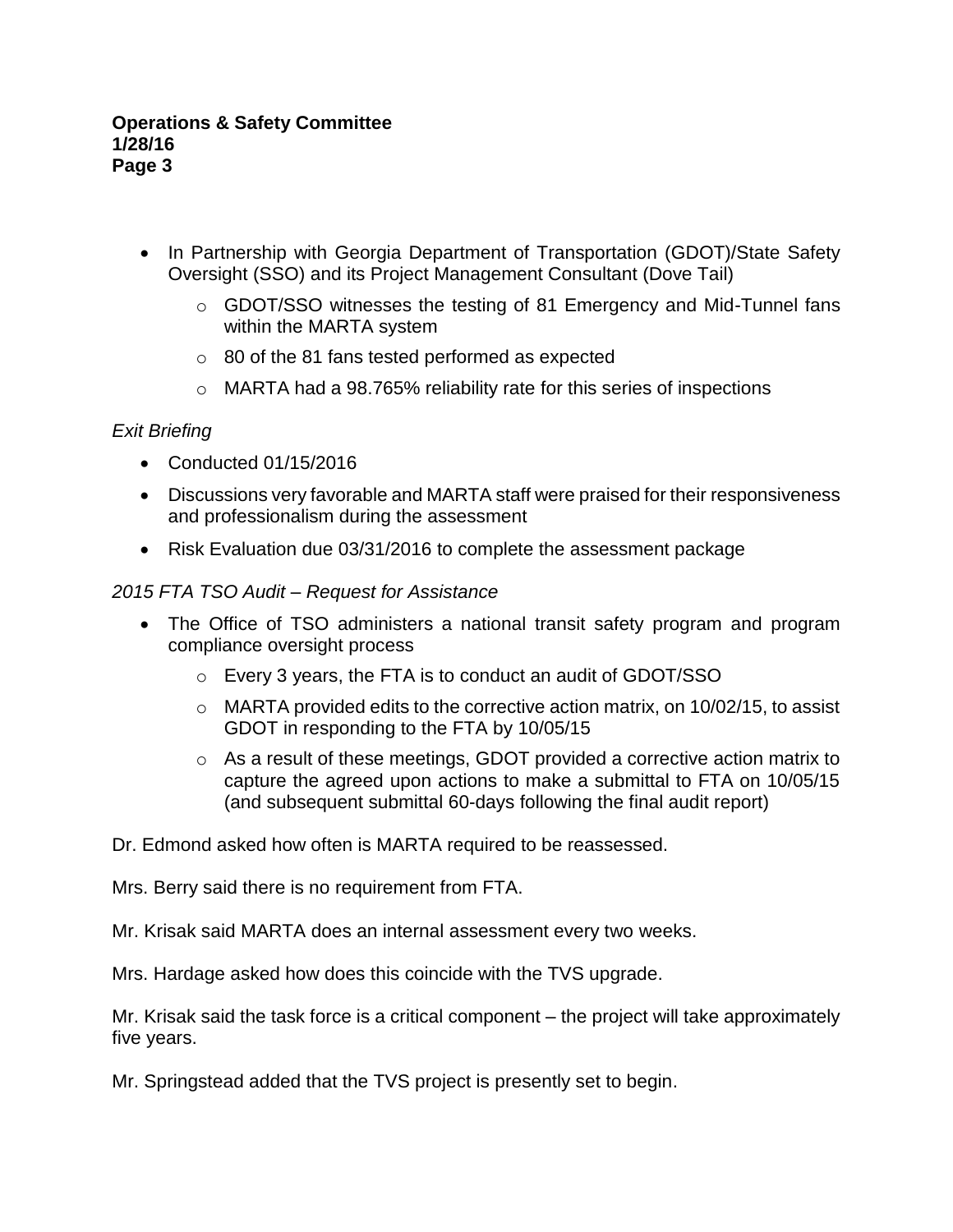Mr. Parker said in summary the Authority's transit system is safe. MARTA essentially received a "clean bill of health" a reliability rate of over 97% is excellent. MARTA is well ahead of its peer agencies in terms of the reliability of its fans.

## **Briefing – LED Lighting Upgrade Program**

Mr. Elsberry provided the Committee an update on the MARTA facility LED lighting upgrades.

## *Benefits of MARTA's LED Lighting Program*

- LED lighting (light emitting diodes) is among the latest and most exciting innovations in the lighting industry
- Last up to 60,000 hours compared to 1,500 hours for incandescent lamps
- Reduces energy usage by 90% over conventional lighting
- Improves system safety and security
- Able to withstand shock, vibration and extreme temperatures
- Generate virtually no heat and cool to the touch
- Improves safety by reducing the risk of fire or injury when compared to conventional bulbs
- Estimate savings in excess of \$400K per year; \$55K of which is maintenance and material
- Largest LED Program in the transit industry

# *Parking & Ride Locations Completed*

- Windward Parkway upgraded to Induction Lighting
- Mansell Parking upgraded to Induction Lighting
- South Fulton Parking upgraded to Induction Lighting
- Induction lighting is essentially a fluorescent light without electrodes or filaments, the items that frequently cause other bulbs to burn out quickly
- Many induction lighting units have an extremely long life of up to 100,000 hours
- Longevity of this technology makes it an attractive option for areas that are hard to access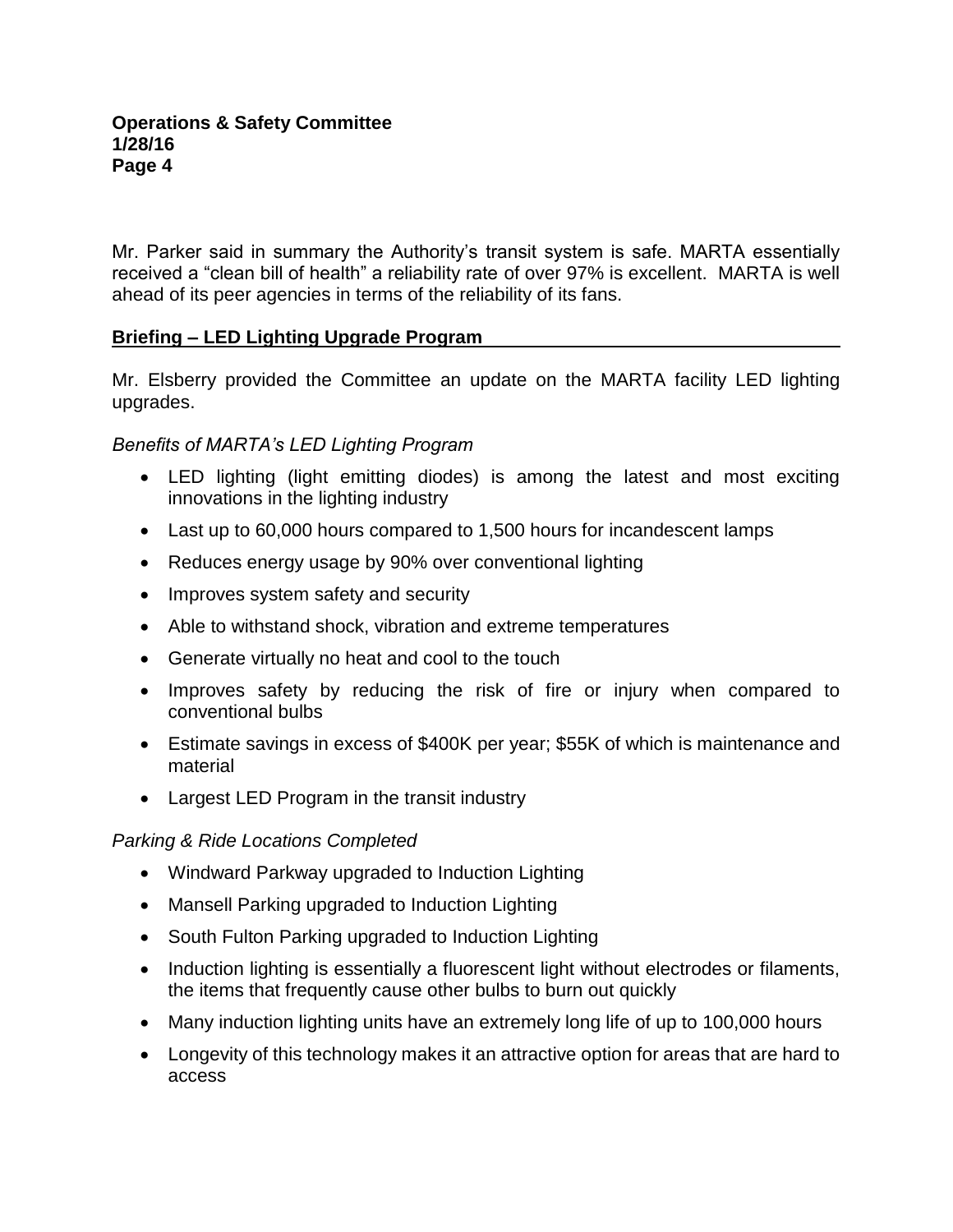# *Upgrades Scheduled*

- Lenox Station
	- o Poles Lights
	- o North Parking Lot
	- o Upper Plaza
- Oakland City Platform
- Dunwoody Concourse new lighting design

# *Upgrades Planned*

- West End Station and parking lots
- King Memorial Station
- H.E. Holmes Station and parking lots
- Candler Park Station and parking lots
- Inman Park Station and parking lots
- Decatur Station

# *System Wide Tunnel Lighting Upgrades – Phase 2 Scope*

- Replace lighting in tunnels throughout MARTA System with Fluorescent, and LED fixtures to achieve the NFPA 130 required lighting levels for the tunnels
- The project will Increase the number of lights at the entrances and exits of the tunnels to enhance visual lighting for CCTV cameras
- Lighting levels will be increased at all emergency exits
- Identification markers for fire lines and doorways within the tunnels will be replaced
- Signage within the tunnels will be replaced to meet code requirements
- This has been a collaborative effort with Project Management, Construction, Rail Transportation and Maintenance of Way

# **Briefing – Results of the Public Hearings for Fare Policy and April Modifications**

Ms. Briggins briefed the Committee on the results of the Public Hearings for Fare Policy Changes and Proposed Bus Service Modifications, effective April 16, 2016.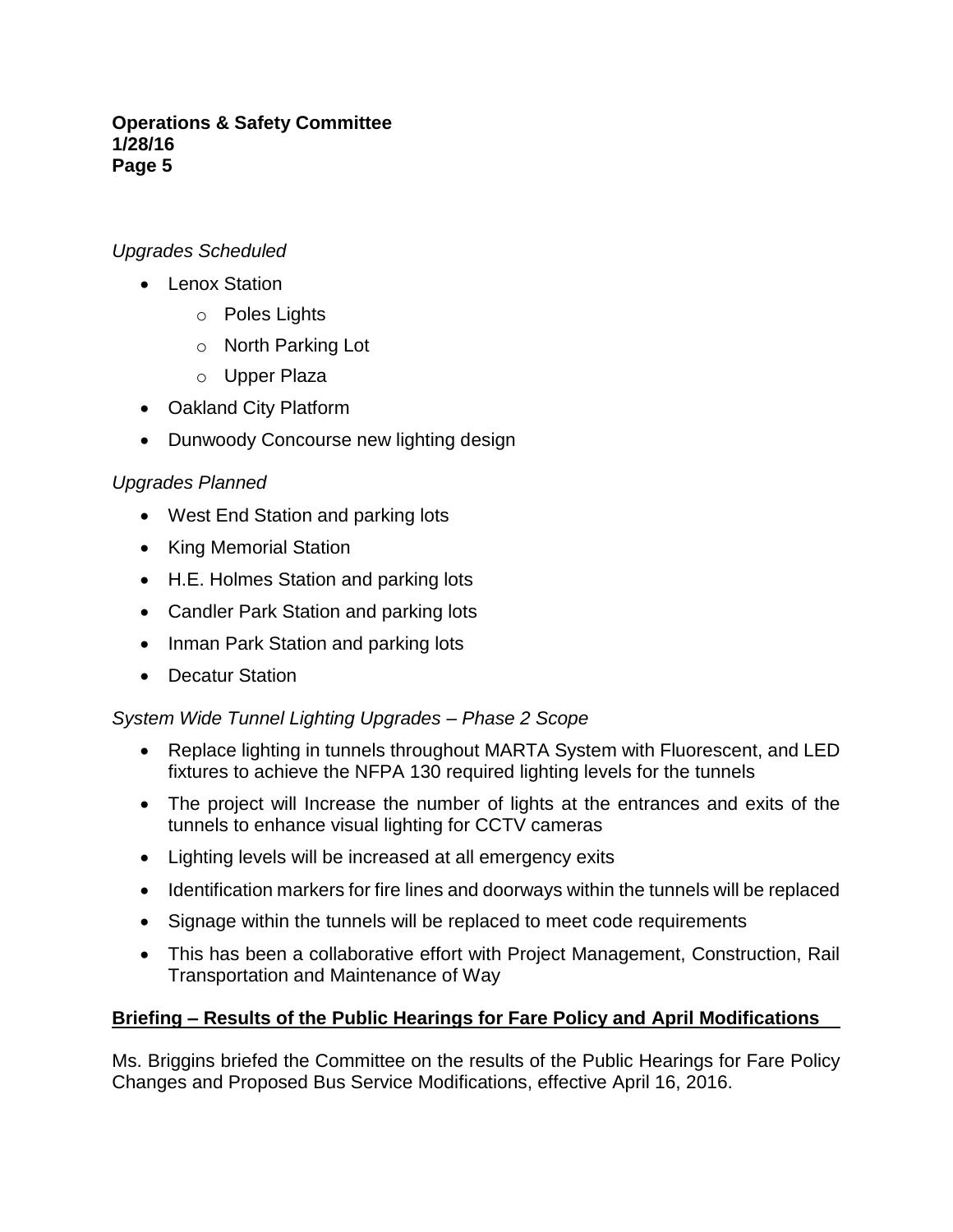## *Public Hearing Locations*

- Tuesday, January 19, 2016
	- o Clayton State University Student Activity Center Ball Room A, 200 Clayton State Blvd. Morrow, GA 30260
	- o Decatur Recreation Center 231 Sycamore Street Decatur, GA 30030
- Thursday, January 21, 2016
	- o Fulton County Government Center 141 Pryor Street Atlanta, GA 30303

## *Advertisement*

- Atlanta Journal Constitution
- ACE III/Champion
- Clayton Daily News
- Crossroads & So DeKalb County
- Neighbor Newspapers
- Mundo Hispanico
- Social Media (Facebook, Twitter, MARTA website)

## *Electronic Notice Distribution*

- Distributed to all 26 Neighborhood Planning Units (NPUs) within the City of Atlanta
- Senior Centers (63)
- Email Blast to Outreach Database

## *Flyer Distribution – LEP Communities*

- Chinese Community Center
- Dinho Super Market
- Vietnamese Market/Buford Highway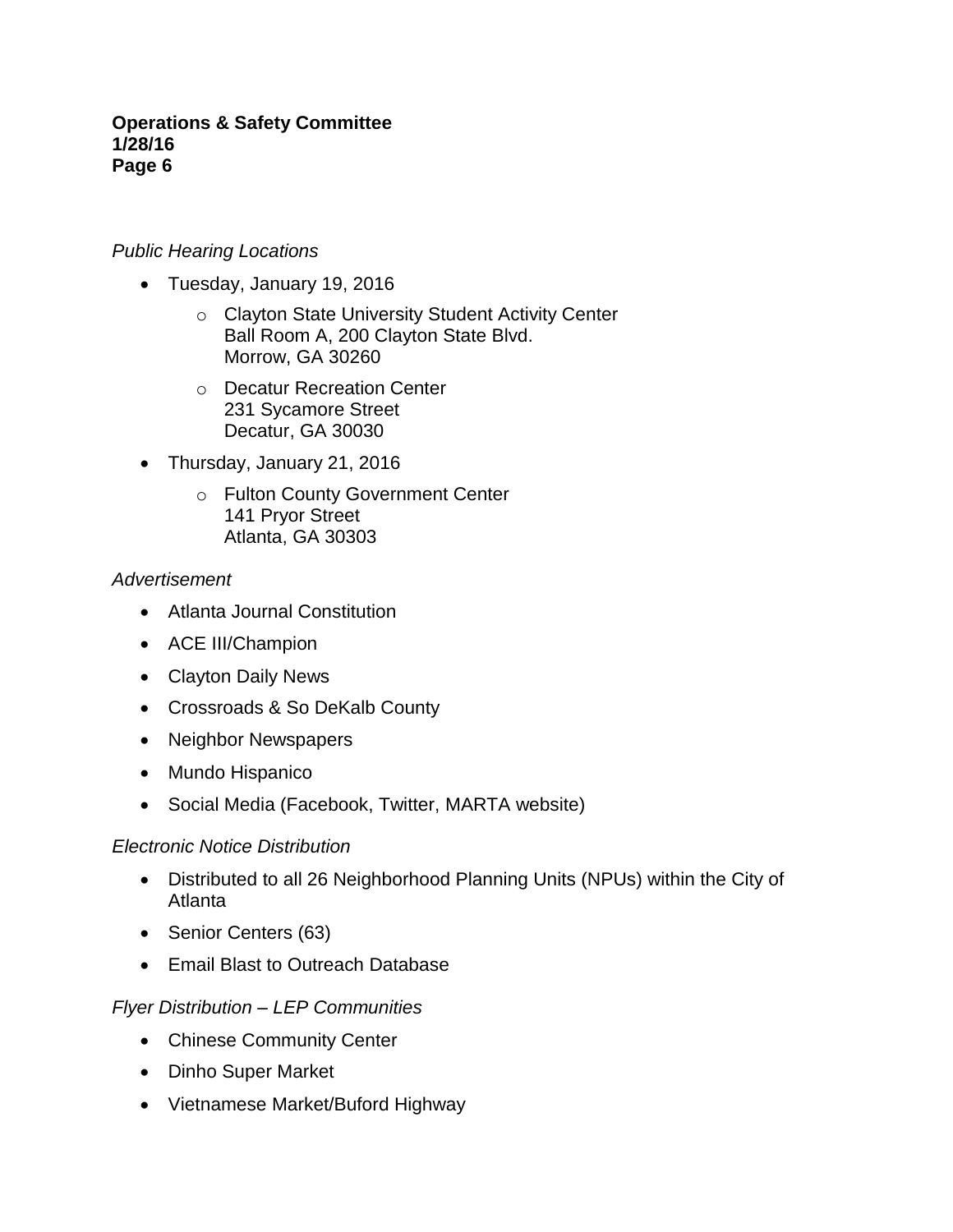- Hong Kong Market Jimmy Carter Blvd.
- Super H-Mart Doraville/Peachtree Industrial & 1-285
- Happy Valley Restaurant Jimmy Carter Blvd.
- Buford Farmers Market Media Distribution Desk
- Asian American Resource Center Gwinnett
- Korean Community Center Buford Highway
- Ho Pin Market Media Table
- Atlanta Chinese Community Church
- Center for Pan Asian American Community Services

# *Public Hearing Attendance*

- Clayton State University
	- $\circ$  Attendance 7
	- o Speakers –1
	- $\circ$  Media 0
- Decatur Recreation Center
	- $\circ$  Attendance 20
	- o Speakers –10
	- $\circ$  Media 0
- Fulton County Government Center
	- $\circ$  Attendance 10
	- $\circ$  Speakers 2
	- o Media 0

# *Additional Public Hearing Comments*

- Public Comment Line (Voice Mail)  $-3$
- Emails 2 re: against Fare Policy
- Petitions 1 re: Route 9 with 141 signatures
- $\bullet$  Letters 1 re: Route 47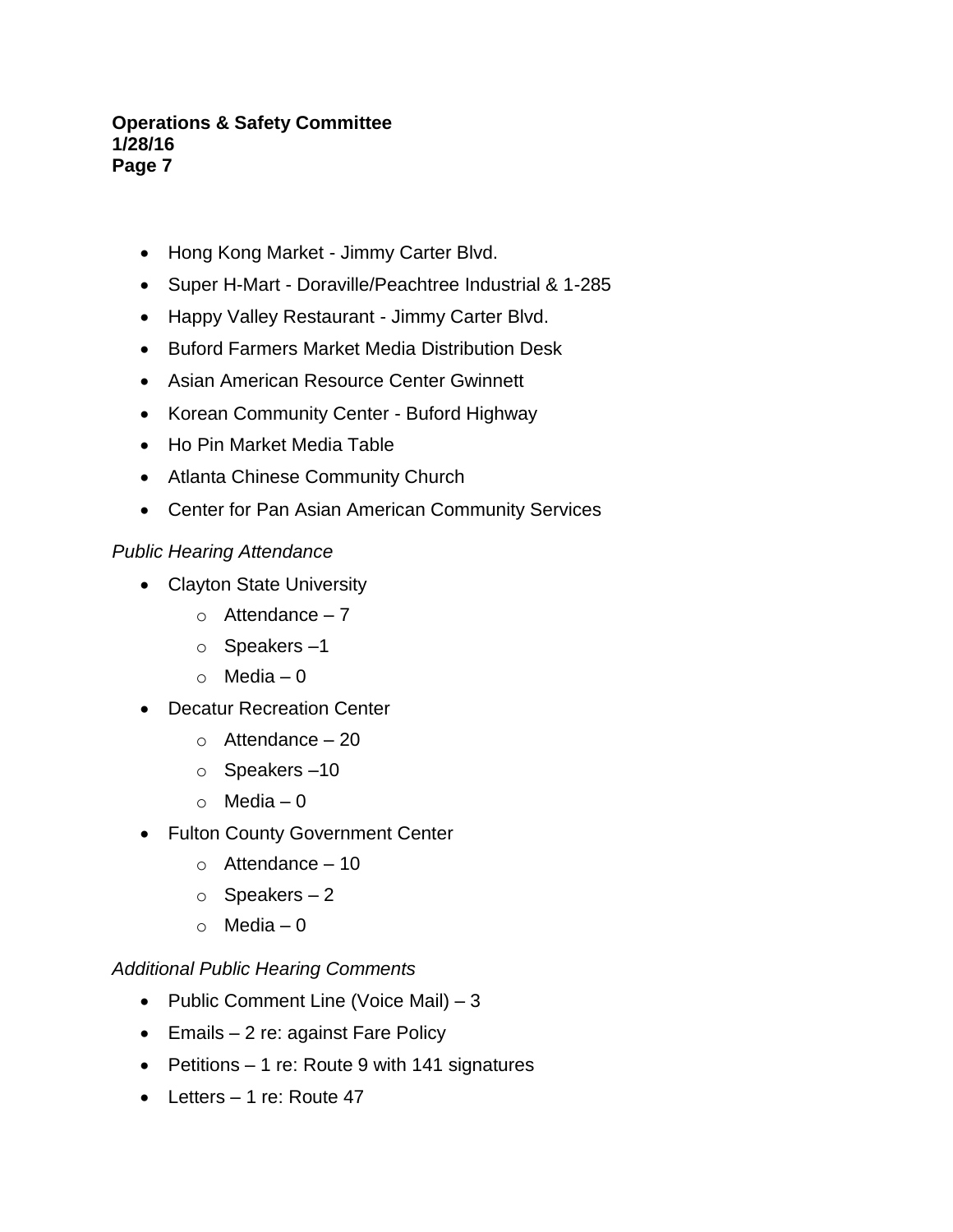• Public Comments (written)  $-8$ 

## *Comments During Public Hearing*

- MARTA rider spoke about the proposed changes and was glad of the split on 99 and 140 – he added that MARTA should consider splitting Route 25
- Ms. Pass asked MARTA to reconsider the changes for Routes 86 and 9 she stated that she bought her house because of MARTA services and has to leave early for work in the dark; additionally MARTA should consider extending the McAfee Ave. segment to Columbia Drive instead of turning back at Shamrock
- Resident of the Green Forrest neighborhood requested MARTA discontinue service along Green Forrest – she stated that buses that are empty operate through early morning to late night, so residents only get about four hours of sleep
- A gentleman spoke about increased police presence he stated that the police presence is needed at the stations with all the crime and reports of incidence at and around MARTA
- Customer wanted to request that MARTA implement a bus route from Indian Creek Station to operate along Rockbridge Road – she stated that they are very close to the station and do not have a bus route within the area along Rockbridge Road and the area is unsafe for females to walk to access transit
- Gentleman agreed with the splitting of Route 99 and 140 he wanted to know why MARTA decided on the North Avenue segment to operate on weekends versus the Midtown segment, which currently operates on weekends
- Gentleman had questions concerning Breeze cards

Dr. Edmond asked about the petition on Route 9.

Ms. Briggins said the community wants to make sure that MARTA is providing easier access – staff is working with the community regarding Route 9 and 47. Additionally, staff will be working with Ms. Pass to see how her concerns can be addressed.

Mr. Durrett said that he presided over two of the Public Hearings. It is understandable that some modifications cannot be helped. However, the speakers at these hearings are users of the system, so they may be able to see things that a planner cannot see. MARTA should really consider the comments that were made.

Mr. Williams said MARTA is very sensitive to the comments that impact customers. Many of these modifications are developed from the Comprehensive Operations Analysis,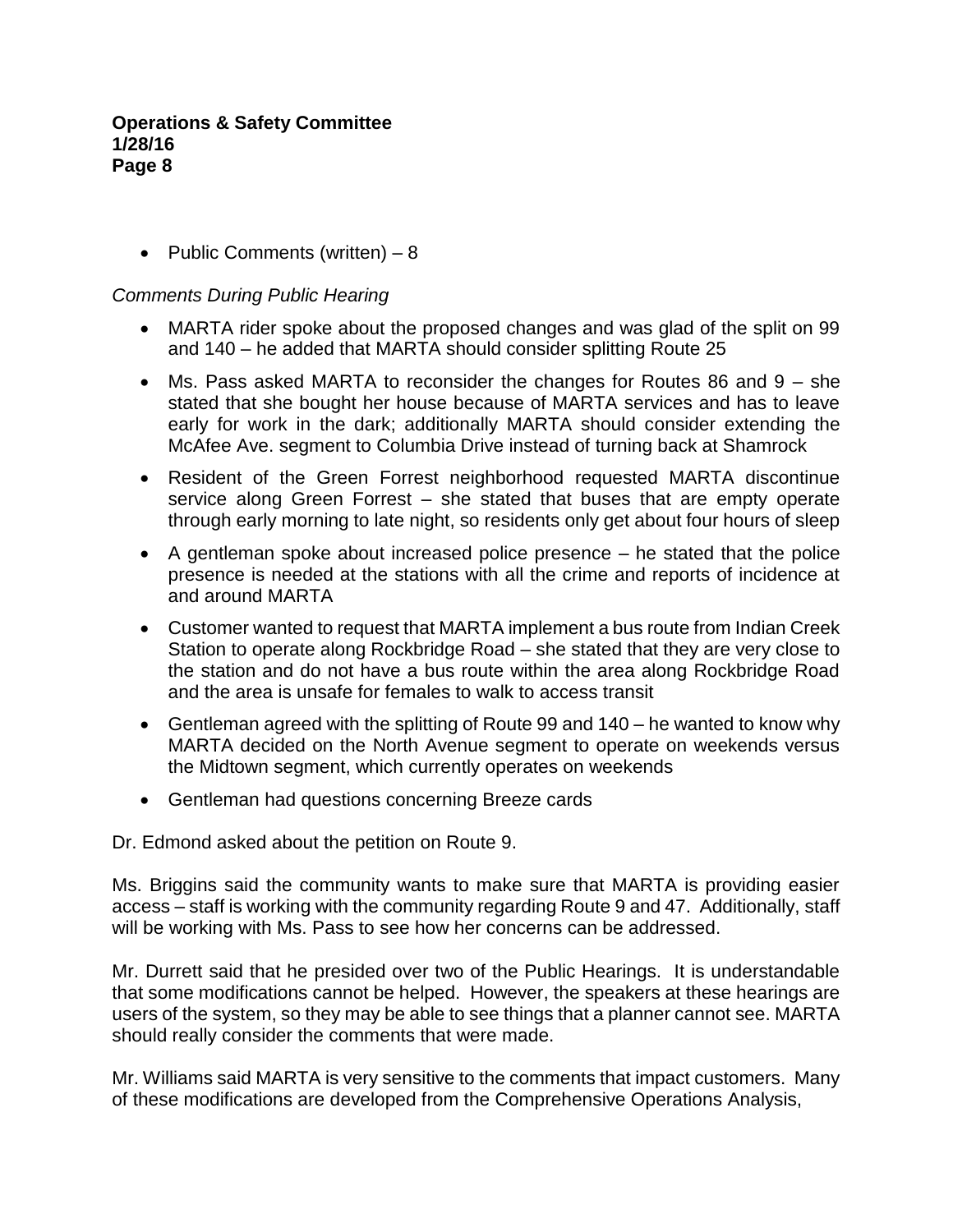which aims to make the system more efficient. Some of the requests received may not make this mark-up period because the suggestions would call for another Public Hearing.

## **Briefing – Proposed Service Modifications for the April 16, 2016 Mark-Up on Routes 9, 24, 34, 73, 86, 99, 140, 143, 172 and 185**

Mr. Williams briefed the Committee on the Proposed Service Modifications for the April 16, 2016 Mark-Up.

- The MARTA Act and MARTA Service Standards require public input and consideration before bus and rail modifications are approved by the Board for implementation
- The route modifications were developed based on input and feedback from passengers, operators, and communities as well as MARTA's ongoing service monitoring and evaluation to identify and pursue opportunities to enhance service
- The modifications have been designed to: improve service reliability (On-Time Performance); enhance safety; minimize perceived adverse impacts on communities; improve operational efficiency; better tailor service to demand
- April service modifications will affect the following bus routes: Bus Route 9, 24, 34, 73, 86, 99, 140, 143, 172 and 185

## **Resolution Authorizing the Service Modifications for the April 16, 2016 Mark-Up on Routes 9, 24, 34, 73, 86, 99, 140, 143, 172 and 185**

Mr. Williams presented this resolution for Board of Directors' approval authorizing the General Manager/CEO or his delegate to implement service modifications to Bus Routes 9, 24, 34, 73, 86, 99, 140, 143, 172 and 185 for the April 16, 2016 Mark-Up.

On motion by Mr. Durrett seconded by Mr. Griffin, the resolution was unanimously approved by a vote of 5 to 0, with 5 members present.

## **Other Matters**

No other matters came before the Committee.